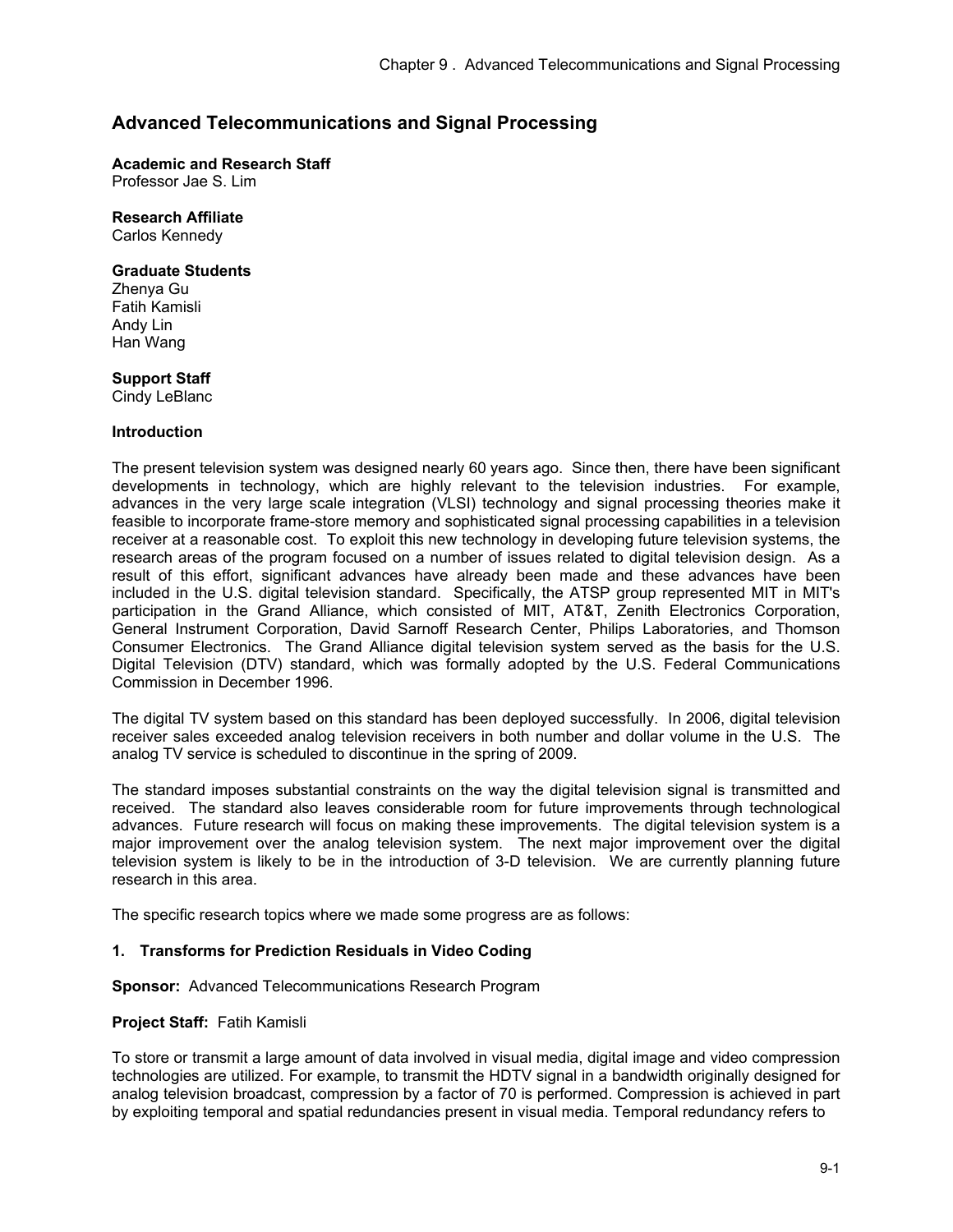the fact that there are often very small changes from frame to frame within a video sequence. Spatial redundancy, present in a single frame or an image, refers to the similarity or slow variations of picture elements in a small neighborhood.

Spatial redundancy in images is reduced by applying transforms on a small neighborhood of pixels. These transforms have the energy-compaction property, which means that a small number of transform coefficients are sufficient to capture the signal in that small neighborhood with adequate fidelity. Temporal redundancy is reduced by using motion-compensated prediction techniques. Typically, a frame is divided into small blocks, and each block is predicted from previously transmitted frames by searching them for a good match for that block. The difference between the prediction and the frame to be coded is often called the motion-compensation residual (MC-residual). In standard video encoders, the MC-residual is compressed in the same way as an image is compressed with the widely used JPEG image compression. Specifically, the same transform, the Discrete Cosine Transforms (DCT), is used. The MC-residual is intimately connected to images it has been obtained from. However, its spatial characteristics differ considerably from that of an image. This research focuses on developing transforms for the MC-residual, as well as other residuals encountered in video coding, such as the upsampling residual in scalable video coding and the disparity-compensation residual in multiview video coding.

The properties of the MC-residual have been studied by various researchers [1-3]. In [1], the autocovariance of the MC-residual is modeled as a sum of a first-order Markov-process and independent white noise. This model reflects the relatively weaker correlation of the MC-residual compared to images in a simple and tractable way. In [2], the authors propose another compound model which fits the tails of the auto-covariance of MC-residuals better than the model in [1]. A more complicated analysis resulting in a more complicated model is provided in [3]. All these studies indicate that the statistical characteristics of the MC-residual have differences from the statistical characteristics of images. However, transforms accounting for these differences can often not be derived directly from such characterizations because most of these characterizations are rather complicated.

Recently, there has been a great deal of research on transforms that can take advantage of locally anisotropic features in images [4-8]. Conventionally, the 2-D DCT or the 2-D Discrete Wavelet Transform (DWT) is carried out as a separable transform by cascading two 1-D transforms in the vertical and horizontal directions. This scheme does not take advantage of the locally anisotropic features present in images because it favors horizontal or vertical features over others. For example, the 2-D DWT has vanishing moments only in the horizontal and vertical directions. In these more recent approaches, transforms adapt to local anisotropic features by performing the filtering along the direction where the image intensity variations are smaller. This is achieved by resampling the image intensities along such directions [6], by performing filtering and subsampling on oriented sublattices of the sampling grid [7], by directional lifting implementations of the wavelet transform [4], or by various other means. Even though most of the work is based on the wavelet transform, applications of similar ideas to DCT-based image compression have also been made [8]. However these ideas have not yet been applied to modeling and compressing the MC-residual.

In this research, our goal is to develop transforms for the MC-residual as well as other residuals encountered in video coding, such as the upsampling residual in scalable video coding or the disparitycompensation residual in multiview video coding. Using insights obtained from the research on directionadaptive image transforms, we investigate how locally anisotropic features of images affect the MCresidual. We obtain an adaptive auto-covariance characterization of the MC-residual, which reveals some statistical differences between the MC-residual and the image. Based on this characterization, we have developed a set of block transforms that can be used to compress the MC-residual. Future research will focus on obtaining similar characterizations and transforms for the upsampling and disparity estimation residuals.

# **References**

[1] C.-F. Chen and K.K. Pang. The optimal transform of motion-compensated frame difference images in a hybrid coder. Circuits and Systems II: Analog and Digital Signal Processing, IEEE Transactions on [see also Circuits and Systems II:Express Briefs, IEEE Transactions on], 40(6):393–397, Jun 1993.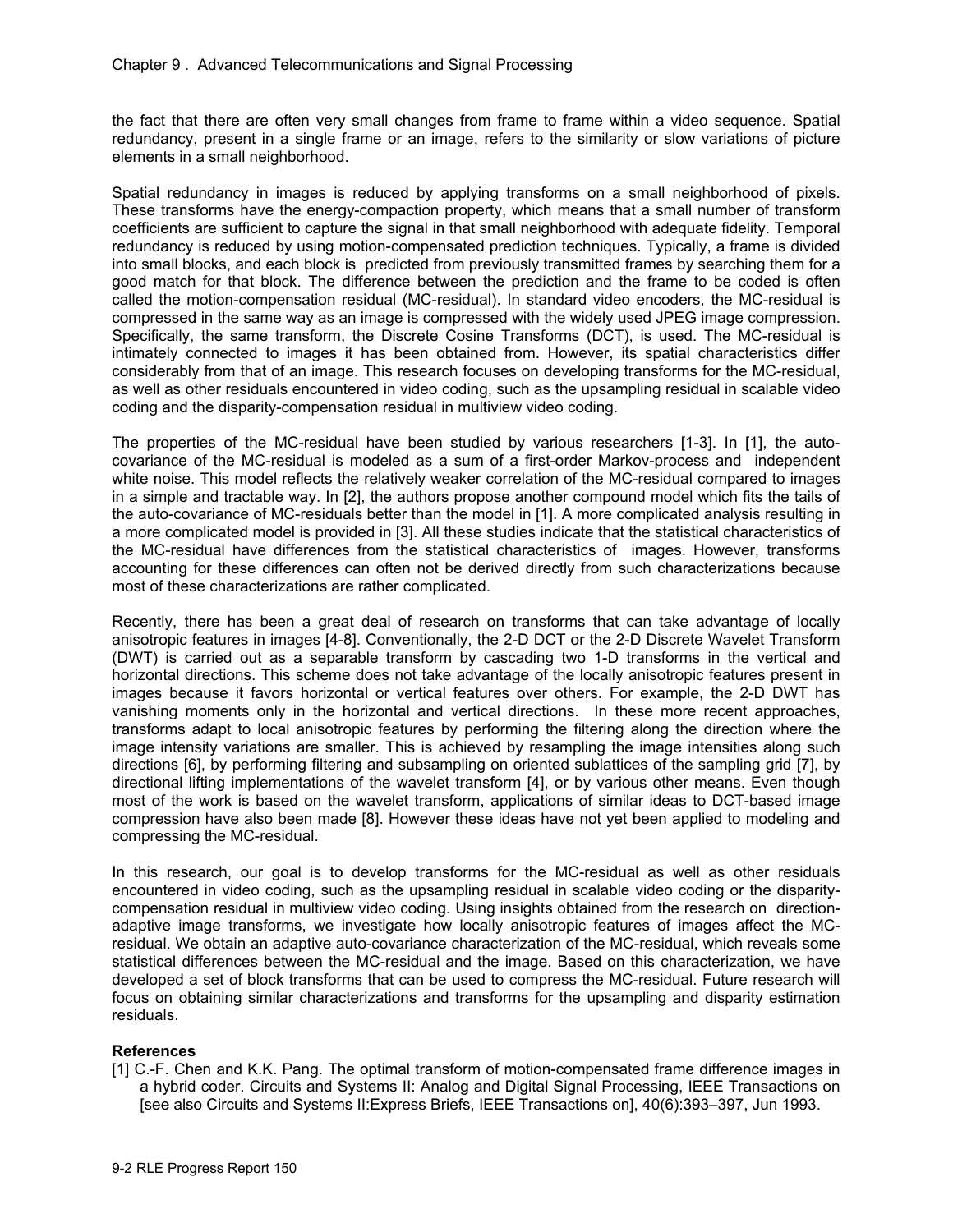- [2] W. Niehsen and M. Brunig. Covariance analysis of motion-compensated frame differences. Circuits and Systems for Video Technology, IEEE Transactions on, 9(4):536–539, Jun 1999.
- [3] K.-C. Hui and W.-C. Siu. Extended analysis of motion-compensated frame difference for block-based motion prediction error. Image Processing, IEEE Transactions on, 16(5):1232–1245, May 2007.
- [4] C.-L. Chang and B. Girod. Direction-adaptive discrete wavelet transform for image compression. Image Processing, IEEE Transactions on, 16(5):1289–1302, May 2007.
- [5] E. Le Pennec and S. Mallat. Sparse geometric image representations with bandelets. Image Processing, IEEE Transactions on, 14(4):423–438, April 2005.
- [6] D. Taubman and A. Zakhor. Orientation adaptive subband coding of images. Image Processing, IEEE Transactions on, 3(4):421–437, Jul 1994.
- [7] V. Velisavljevic, B. Beferull-Lozano, M. Vetterli, and P.L. Dragotti. Directionlets: anisotropic multidirectional representation with separable filtering. Image Processing, IEEE Transactions on, 15(7):1916–1933, July 2006.
- [8] Bing Zeng and Jingjing Fu. Directional discrete cosine transforms for image coding. Multimedia and Expo, 2006 IEEE International Conference on, pages 721–724, 9-12 July 2006.

## **2. Image Fusion: Increase of Depth-of-field by Combination of Multiple Images**

**Sponsor:** Advanced Telecommunications Research Program

#### **Project Staff:** Andy Lin

Image fusion involves combining multiple images of one scene, where each image is obtained with a slightly different focal point. The objective is to produce a final image with a large depth-of-field and a high signal-to-noise ratio. This computational photography technique is useful in increasing the depth-of-field, without losing signal-to-noise ratio in low-light and macro/micro photography.

In traditional photography, image quality is subject to trade-offs under low-light situations. If a large depth-of-field is desired, the aperture must be closed substantially, resulting in a longer shutter-speed. Longer shutter-speeds often result in motion blur, so the sensor International Organization for Standardization (ISO) must be increased. This results in a noisier image. If a high signal-to-noise ratio is desired, the ISO must be set to the minimum. A low ISO requires more light, so the aperture must be opened, resulting in a small depth-of-field. Image fusion seeks to allow for a high signal-to-noise ratio, as well as a large depth-of-field.

In macro and micro photography, a large depth-of-field image is traditionally impossible, even if the aperture of the camera is almost completely closed. Image fusion seeks to produce high depth-of-field images in macro and micro photography.

Existing algorithms for image fusion fall into two categories, those that operate in the spatial domain and those that operate in the frequency domain. In both of these types of algorithms, a comparison is performed among the multiple images to select which image is sharpest at every pixel. In our research, we made various improvements to these algorithms.

One method involves using variable window sizes. Edge-detection is first performed on an initial decision map based on a large window size. Based on the distance from edges, a new window size is obtained at each pixel. Another method involves performing median-filtering on the decision map. Both techniques successfully reduce the mean square error of the resulting image by reducing noise in areas far from decision boundaries, without losing preciseness near decision boundaries.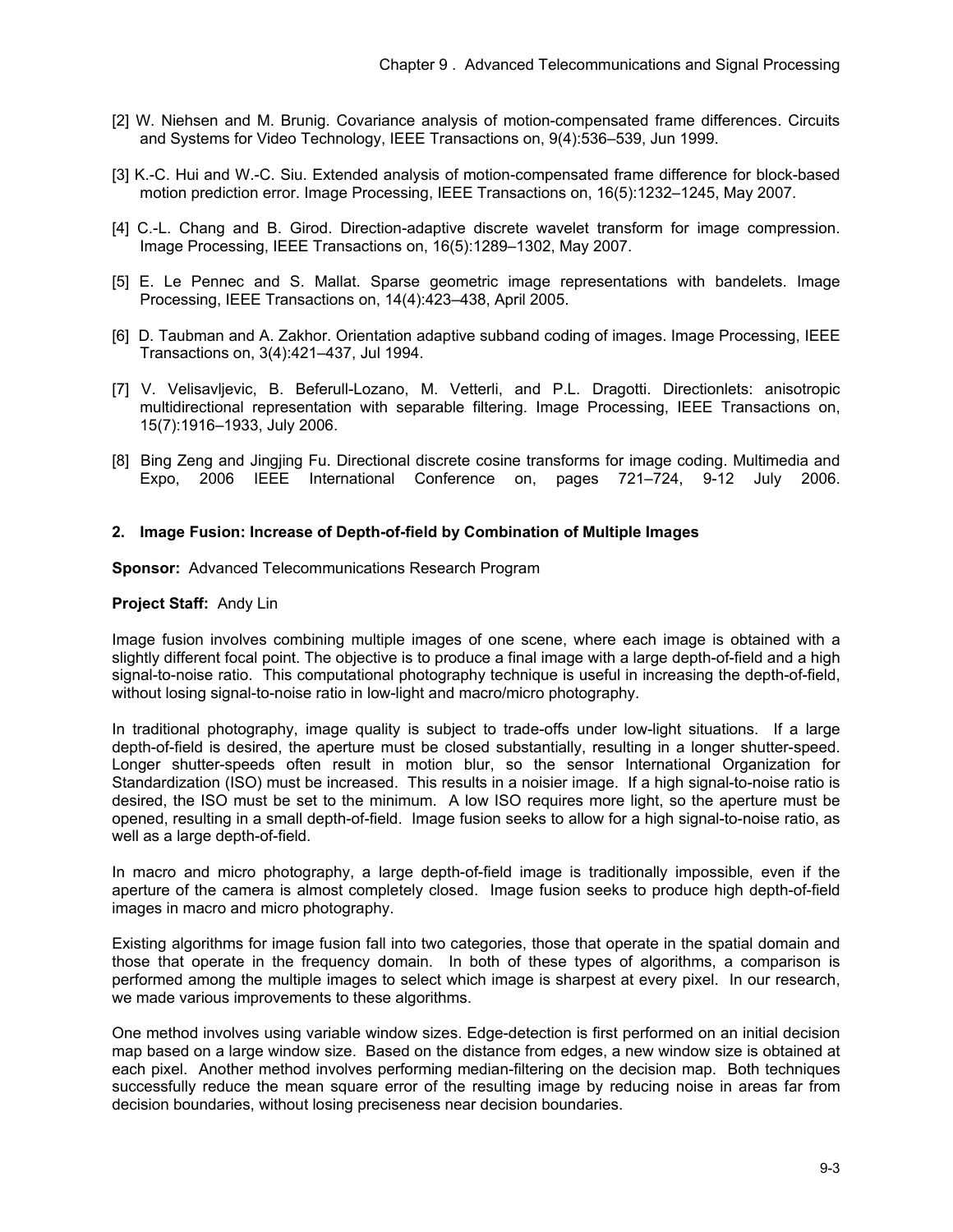This image fusion technique has potential applications in three-dimensional high-definition television. A potential approach for three-dimensional high-definition television is through depth-image-based rendering (DIBR), which requires a two-dimensional image and a per-pixel depth-map. Depth-imagebased rendering allows for one way to incorporate multiple views and alternate camera-positions for three-dimensional high-definition television.

## **References**

- [1] Gabarda, Salvador, Gabriel Cristóbal, "On the use of a joint spatial-frequency representation for the fusion of multi-focus images," *Pattern Recognition Letters* **26(16):** 2572-2578 (2005).
- [2] Levin, A. , Fergus, R., Durand, F., Freeman, B., "Image and Depth from a Conventional Camera with a Coded Aperture," *ACM Transactions on Graphics (Proc. SIGGRAPH)*, 2007.
- [3] Ng, Ren, M. Levoy, M. Bredif, G. Duval, M. Horowitz and P. Hanrahan, "Light Field Photography with a Hand-Held Plenoptic Camera," *Stanford University Computer Science Tech Report CSTR* 2005-02.
- [4] Valdecasas, A.G., Marshall, D., Becerra, J.M., Terrero, J.J., 2001, "On the extended depth of focus algorithms for bright field microscopy," *Micron* **32**, 559-569.
- [5] Z. Zhang and R. S. Blum, '' A Hybrid Image Registration Technique for a Digital Camera Image Fusion Application,'' *Information Fusion*, pp. 135-149, June 2001.

## **3. Improvement of H.264 using JPEG 2000 Technology**

## **Sponsor**

Advanced Telecommunications Research Program

## **Project Staff**

Zhenya Gu

JPEG is a commonly used still image compression standard developed in the late 1980s. It is widely used today for storing and transmitting digital images via the web. In the frequency domain, the image coefficients can be more efficiently compressed than in the spatial domain. JPEG uses a Fourierrelated transform called the Discrete Cosine Transform (DCT) to convert images from the spatial to the frequency domain. Most of the loss in JPEG compression occurs during the quantization of the DCT coefficients. The coefficients are then entropy encoded for better compression.

A recent improvement on the JPEG standard is JPEG 2000. This new standard implements several new techniques to improve compression and image quality. One change is in the Fourier-related transform. JPEG 2000 uses the Discrete Wavelet Transform (DWT) instead of the DCT [1]-[2]. The DWT reduces blocking artifacts at low bitrates. However, the DWT has more blurring artifacts. JPEG 2000 also uses a binary arithmetic encoding for entropy encoding. This allows a noninteger number of bits for encoding each coefficient, as opposed to Huffman encoding, used by JPEG, which requires an integer number of bits for each coefficient.

In our research, we are studying how to apply the techniques of JPEG 2000 to H.264/MPEG-4, a video encoding standard. In video compression, there are three types of frames: I, P, and B frames. P and B frames are encoded using motion compensation, a technique in which previously encoded frames are used to predict the current frame. The error between the actual and predicted frame is encoded, not the frame itself. The I frames are coded independent of other frames. This creates a reference point, so that errors are not propagated through the entire video sequence.

H.264 uses more sophisticated motion compensation than older video encoding standards and contextadaptive binary arithmetic encoding. However, applying the DWT to H.264 may improve compression and image quality. In our research, we will apply many of the compression techniques used in JPEG2000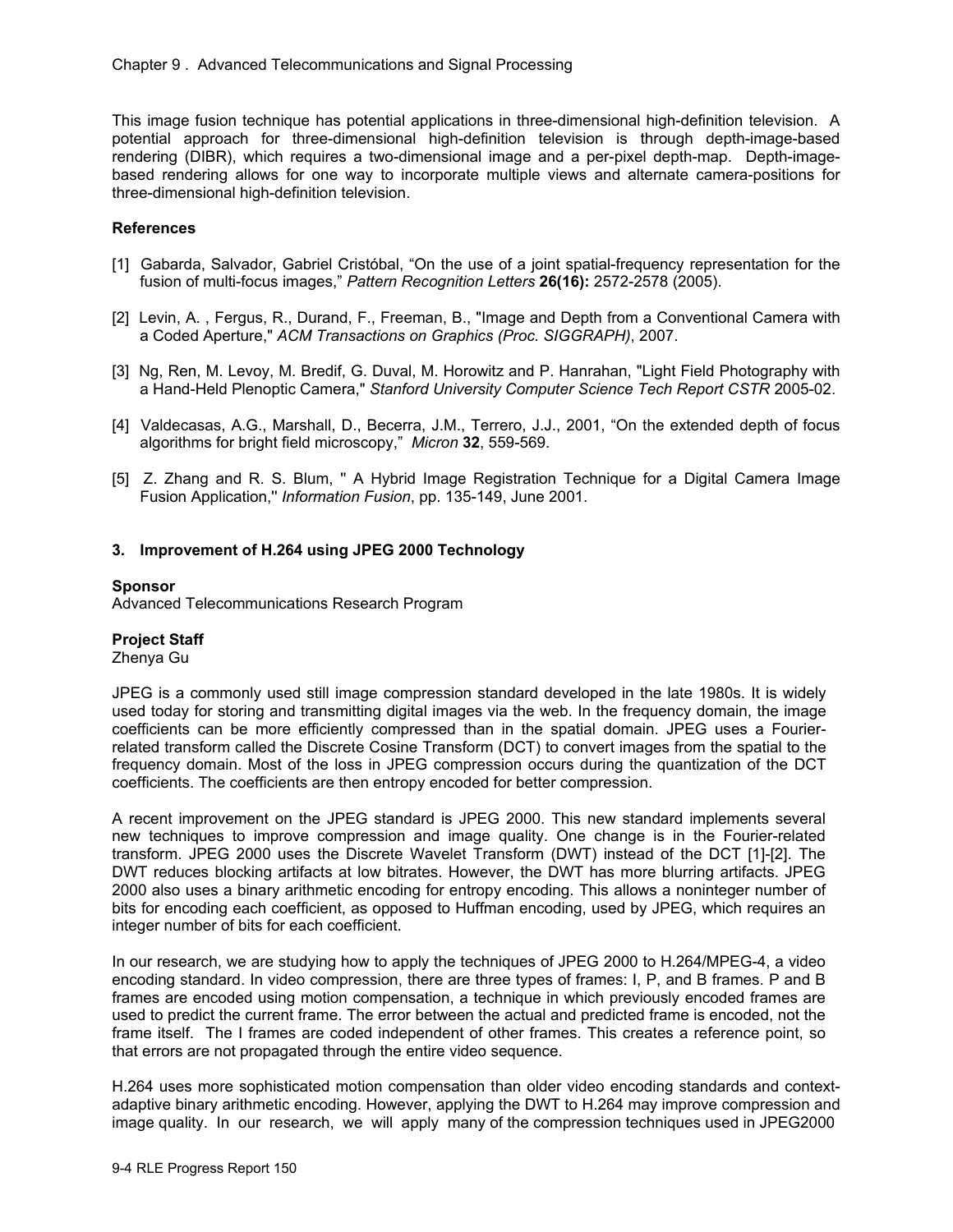to the I frame of H.264 in order to improve compression and reduce low bitrate artifacts, such as blocking artifacts and color distortion. The two approaches can be compared using objective metrics, such as mean square error, or subjective metrics.

## **References**

- [1] M. Antonini, M. Barlaud, P.Mathieu, and I. Daubechies, "Image coding using the wavelet transform," *IEEE Trans. Image Processing* 1: 205-220 (1992).
- [2] D. J. Le Gall and A. Tabatabai, "Subband coding of digital images using symmetric short kernel filters and arithmetic coding techniques," in *Proc. IEEE Int. Conf. ASSP*, NY, 761-765 (1988).

## **4. Transforms for Prediction Residuals in Video Coding**

**Sponsor:** Advanced Telecommunications Research Program

#### **Project Staff:** Han Wang

Multi-view coding algorithms exploit the redundancy of information between subsequent image frames and also between the different views of the scene. The subjective quality of the reconstructed video sequences produced by such algorithms should be sufficiently high. The major compression techniques currently used for stereoscopic and multiview video coding include disparity compensation, 4-D sub-band coding [3], global geometric warping [4] and object-based schemes, which are for such specific applications as 3-D teleconferencing.

A major objective of multiview video compression/light field compression is to fully exploit the *intra-view*  and *inter-view* coherence in the data set. The intra-view refers to the relationship among pixels within the same view, and inter-view refers to the relationship between pixels in views captured from different viewpoints. In addition, it is desirable to have a scalable representation of the video, which allows the system to efficiently adapt to varying storage capacities, transmission bandwidths, display devices, and computational resources by decompressing and rendering the video only up to a certain resolution, quality, or bit-rate requirement.

For two-view stereoscopic compression, the first left eye frame is often coded as an I-frame. Subsequent frames of the left-eye stream are predicted from the first frame using motion compensation and the righteye frames are predicted from their corresponding left-eye frames using disparity compensation. Hence, the first frame of the left-eye stream is an I-frame and some additional frames are P-frames. In more sophisticated schemes, bi-direction predictions [1], similar to that in monocular streams, are often used. In light field compression, more complicated prediction schemes are exploited [2].

The global disparity is one of the major properties of the multiview video. The view disparity is similar to the temporal motion in the sense that they both represent the displacements between adjacent frames, whereas the properties and the inherent motion model are different. For example, it is well known that the disparity that represents the difference between two adjacent views is usually very compact. Therefore, a warping-based lifting transform can be used based on the assumption that the disparity between views can be well represented by a global disparity model. Since this assumption is not always true for the natural video due to the distortion of cameras and the scene depth, the practical solution should also consider the local disparity model.

Object-based coding of stereo sequences is an alternative to block-based schemes, since it can potentially produce fewer coding artifacts and provides a structural description of the scene useful in many applications. The block-based approach has the advantage of simplicity and robustness, allowing more straight-forward hardware implementations, but the subjective quality of reconstructed images may not be good in low bit rates. Comparing to the block-based approach, object-based schemes can alleviate the problem of annoying coding errors, providing a more natural representation of the scene, but require a complex analysis phase to segment the scene into objects and estimate their motion and structure.